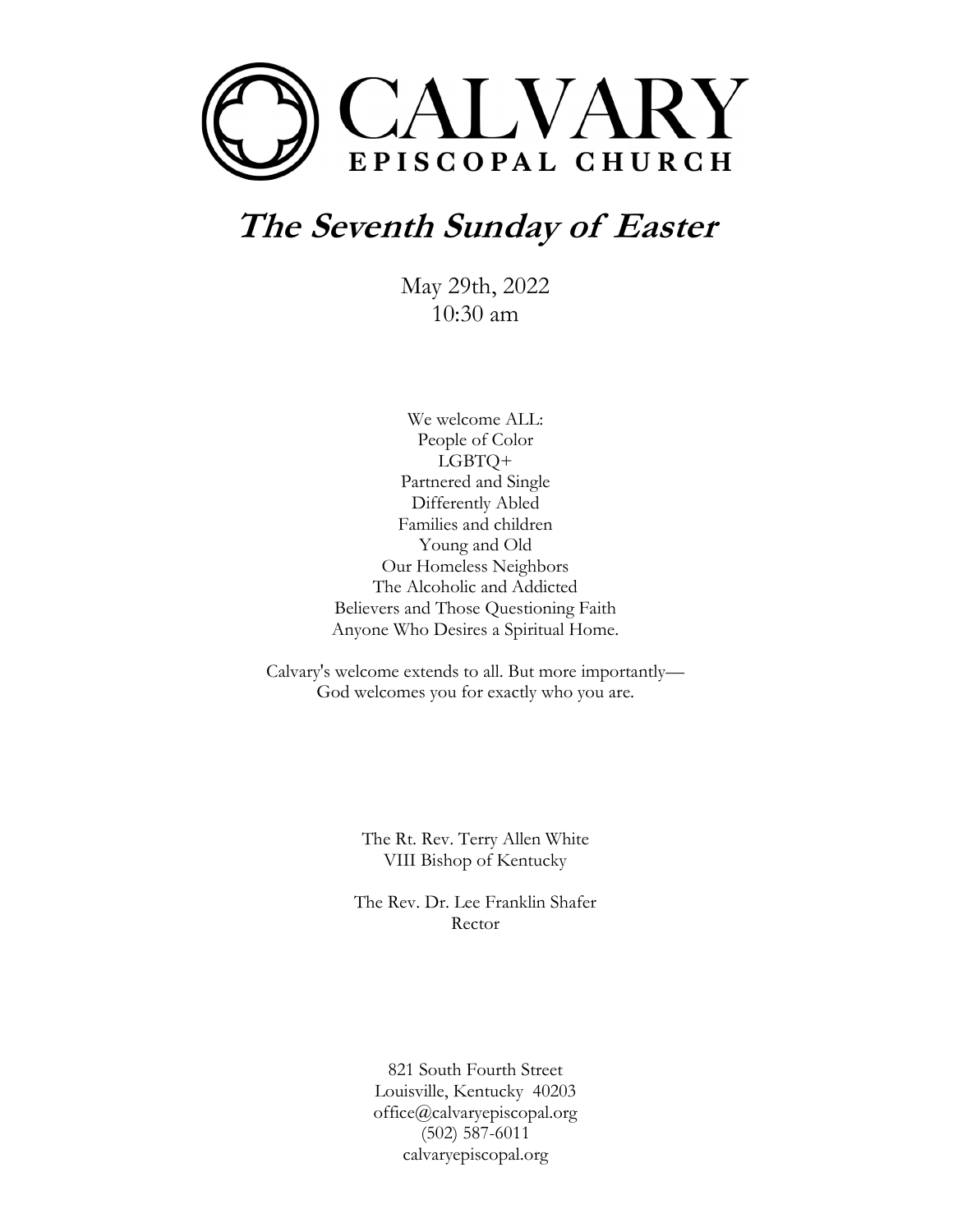### HOLY EUCHARIST

### PRELUDE

*Please stand* PROCESSIONAL HYMN 214 *Hail the day that sees Him rise* LLANFAIR

### SALUTATION BCP 355

Celebrant Alleluia! Christ is risen. *People The Lord is risen indeed. Alleluia!* 

### THE COLLECT FOR PURITY SERVICES AND THE COLLECT FOR PURITY

Almighty God, to you all hearts are open, all desires known, and from you no secrets are hid: Cleanse the thoughts of our hearts by the inspiration of your Holy Spirit, that we may perfectly love you, and worthily magnify your holy Name; through Christ our Lord. *Amen.*

THE GLORIA Setting, Margaret Dickinson, 1989



THE COLLECT OF THE DAY *Please remain standing* BCP 224

| Celebrant | The Lord be with you. |
|-----------|-----------------------|
| People    | And also with you.    |
| Celebrant | Let us pray.          |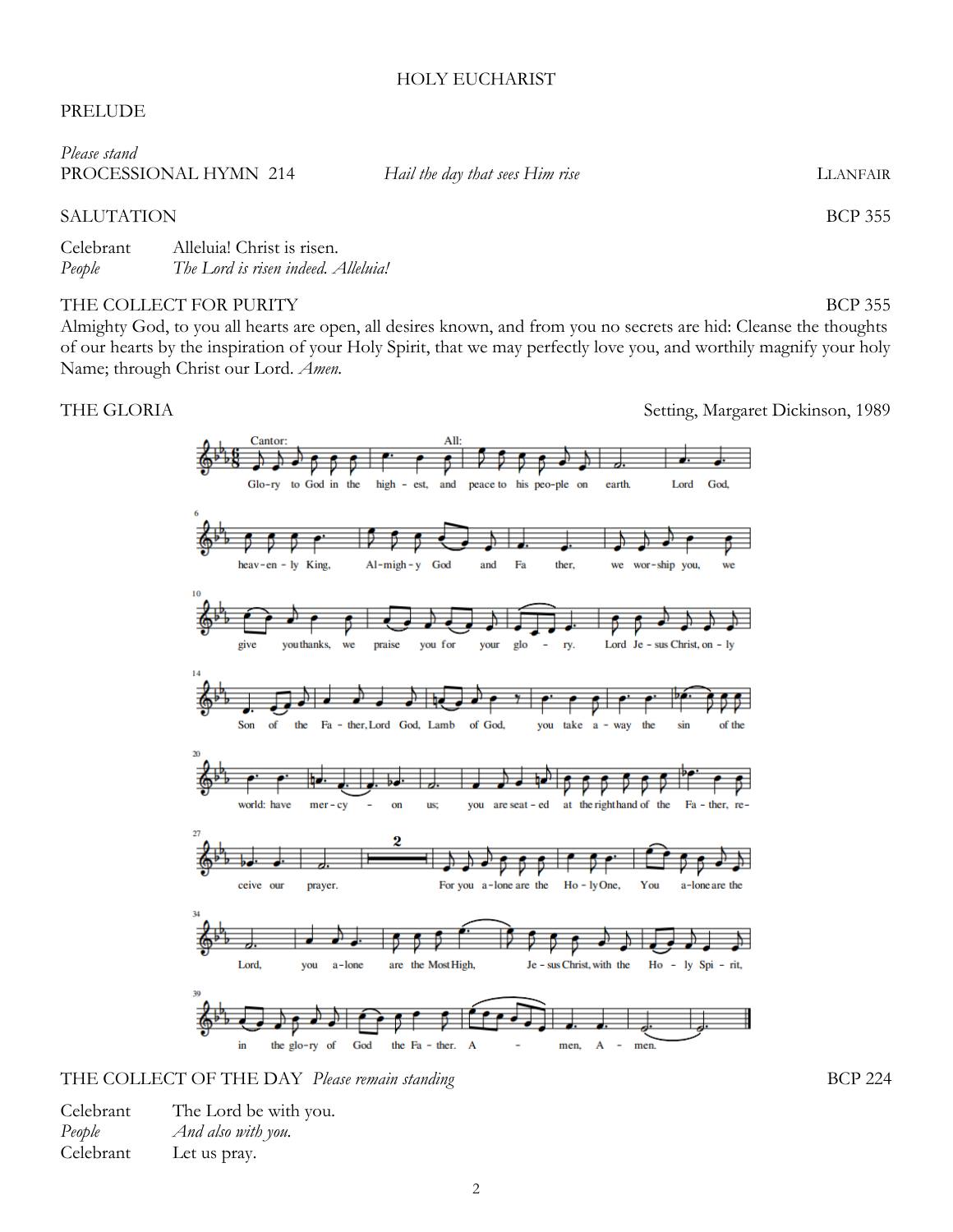O God, the King of glory, you have exalted your only Son Jesus Christ with great triumph to your kingdom in heaven: Do not leave us comfortless, but send us your Holy Spirit to strengthen us, and exalt us to that place where our Savior Christ has gone before; who lives and reigns with you and the Holy Spirit, one God, in glory everlasting. *Amen*.

### A READING FROM THE BOOK OF ACTS *Please be seated* Acts 16:16-34

With Paul and Silas, we came to Philippi in Macedonia, a Roman colony, and, as we were going to the place of prayer, we met a slave girl who had a spirit of divination and brought her owners a great deal of money by fortune -telling. While she followed Paul and us, she would cry out, "These men are slaves of the Most High God, who proclaim to you a way of salvation." She kept doing this for many days. But Paul, very much annoyed, turned and said to the spirit, "I order you in the name of Jesus Christ to come out of her." And it came out that very hour.

But when her owners saw that their hope of making money was gone, they seized Paul and Silas and dragged them into the marketplace before the authorities. When they had brought them before the magistrates, they said, "These men are disturbing our city; they are Jews and are advocating customs that are not lawful for us as Romans to adopt or observe." The crowd joined in attacking them, and the magistrates had them stripped of their clothing and ordered them to be beaten with rods. After they had given them a severe flogging, they threw them into prison and ordered the jailer to keep them securely. Following these instructions, he put them in the innermost cell and fastened their feet in the stocks.

About midnight Paul and Silas were praying and singing hymns to God, and the prisoners were listening to them. Suddenly there was an earthquake, so violent that the foundations of the prison were shaken; and immediately all the doors were opened and everyone's chains were unfastened. When the jailer woke up and saw the prison doors wide open, he drew his sword and was about to kill himself, since he supposed that the prisoners had escaped. But Paul shouted in a loud voice, "Do not harm yourself, for we are all here." The jailer called for lights, and rushing in, he fell down trembling before Paul and Silas. Then he brought them outside and said, "Sirs, what must I do to be saved?" They answered, "Believe on the Lord Jesus, and you will be saved, you and your household." They spoke the word of the Lord to him and to all who were in his house. At the same hour of the night he took them and washed their wounds; then he and his entire family were baptized without delay. He brought them up into the house and set food before them; and he and his entire household rejoiced that he had become a believer in God.

Lector The Word of the Lord. *People Thanks be to God.*

### THE PSALM Psalm 97



1 The LORD is King; let the earth re'joice; \* let the multitude of the isles be glad.

2 Clouds and darkness are round a bout him, \*

righteousness and justice are the foun'dations<sup>1</sup> of his<sup>1</sup>throne.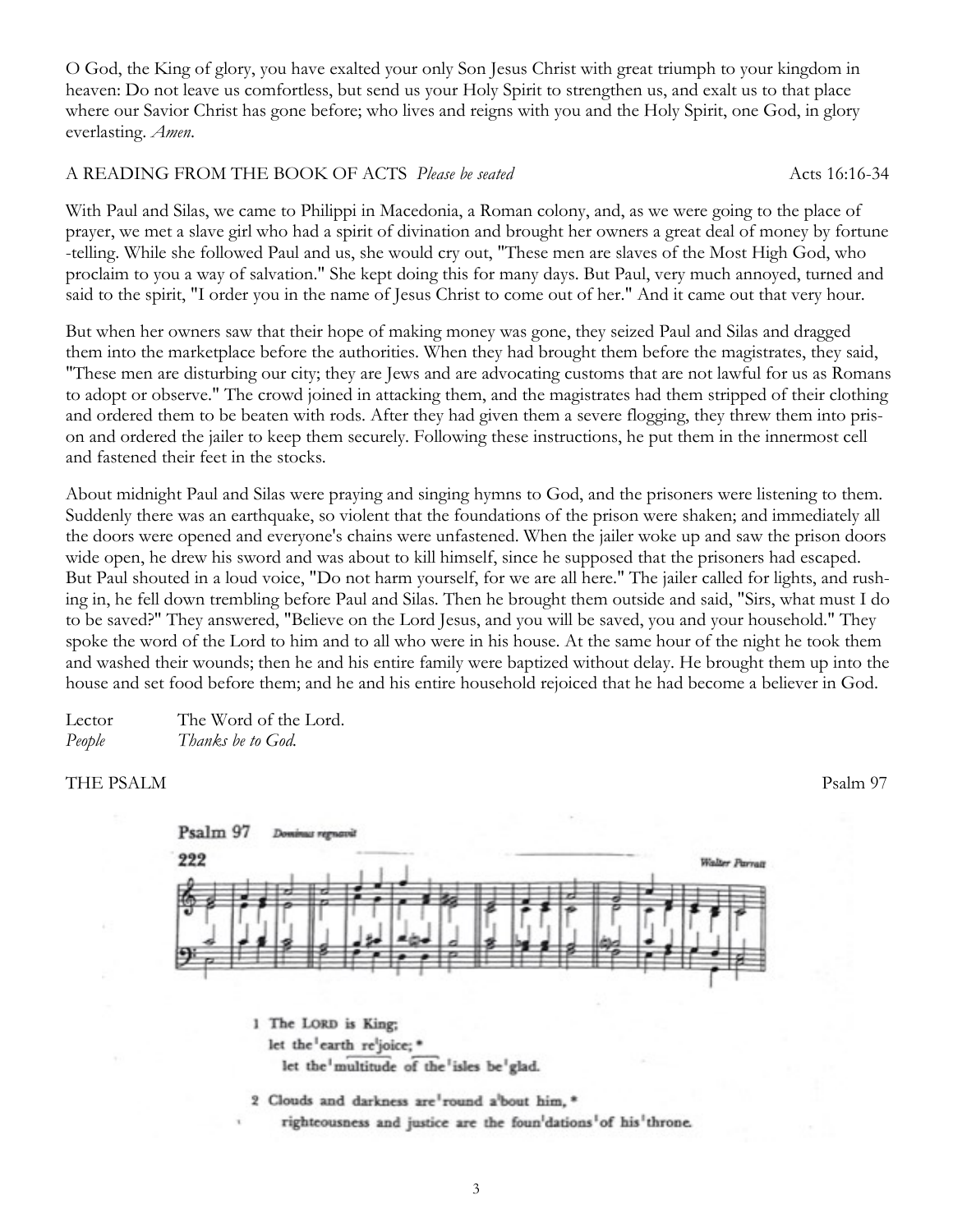- 3 A fire' goes be'fore him \* and burns up his<sup>1</sup>enemies on<sup>1</sup>every<sup>1</sup>side.
- 4 His lightnings light<sup>1</sup>up the<sup>1</sup>world; \* the earth<sup>1</sup> sees it and<sup>1</sup> is a<sup>1</sup>fraid.
- 5 The mountains melt like wax at the presence of the LORD, \* at the presence of the<sup>1</sup>Lord of the<sup>1</sup>whöle<sup>1</sup>earth.
- 6 The heavens de'clare his<sup>1</sup>righteousness, \* and all the 'peoples' see his 'glory.
- 7 Confounded be all who worship carved images and delight in false gods! \* Bow down be<sup>l</sup>fore him, all you gods.
- 8 Zion hears and is glad, and the cities of Judah re'joice, \* be cause of your 'judgments, O'LORD.
- 9 For you are the LORD, most high over all the earth; \* you are exalted far above 'all gods.
- 10 The LORD loves those who hate evil; \* he preserves the lives of his saints and delivers them from the hand of the wicked.
- 11 Light has sprung'up for the righteous, \* and joyful gladness for those who are true hearted.
- 12 Rejoice in the LORD, you righteous, \* and give thanks to his holy Name.

### A READING FROM THE BOOK OF REVELATION Revelation 22:12-14, 16-17, 20-21

At the end of the visions I, John, heard these words: "See, I am coming soon; my reward is with me, to repay according to everyone's work. I am the Alpha and the Omega, the first and the last, the beginning and the end." Blessed are those who wash their robes, so that they will have the right to the tree of life and may enter the city by the gates. "It is I, Jesus, who sent my angel to you with this testimony for the churches. I am the root and the descendant of David, the bright morning star."

The Spirit and the bride say, "Come." And let everyone who hears say, "Come." And let everyone who is thirsty come. Let anyone who wishes take the water of life as a gift. The one who testifies to these things says, "Surely I am coming soon." Amen. Come, Lord Jesus!

The grace of the Lord Jesus be with all the saints. Amen.

Lector The Word of the Lord. *People Thanks be to God.*

*Please stand* SEQUENCE HYMN 716 *God bless our native land* AMERICA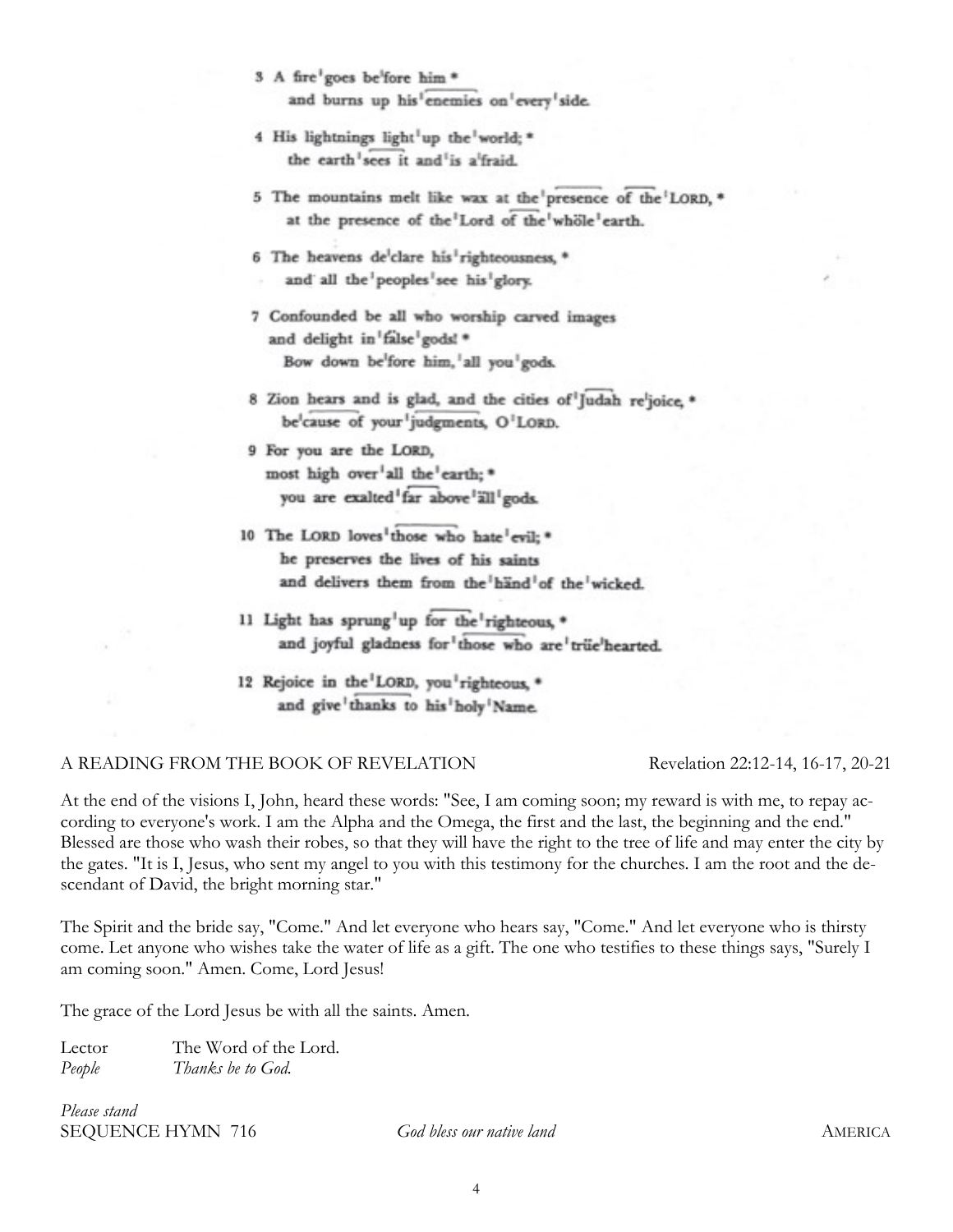### THE GOSPEL John 17:20-26

Celebrant The Holy Gospel of our Lord Jesus Christ according to John. *People Glory to you, Lord Christ.*

Jesus prayed for his disciples, and then he said. "I ask not only on behalf of these, but also on behalf of those who will believe in me through their word, that they may all be one. As you, Father, are in me and I am in you, may they also be in us, so that the world may believe that you have sent me. The glory that you have given me I have given them, so that they may be one, as we are one, I in them and you in me, that they may become completely one, so that the world may know that you have sent me and have loved them even as you have loved me. Father, I desire that those also, whom you have given me, may be with me where I am, to see my glory, which you have given me because you loved me before the foundation of the world.

"Righteous Father, the world does not know you, but I know you; and these know that you have sent me. I made your name known to them, and I will make it known, so that the love with which you have loved me may be in them, and I in them."

| Celebrant | The Gospel of the Lord.     |
|-----------|-----------------------------|
| People    | Praise to you, Lord Christ. |

### THE SERMON *Please be seated* The Rev. Dr. Lee F. Shafer

THE NICENE CREED *Please stand* BCP 358 We believe in one God, the Father, the Almighty, maker of heaven and earth, of all that is, seen and unseen. We believe in one Lord, Jesus Christ, the only Son of God, eternally begotten of the Father, God from God, Light from Light, true God from true God, begotten, not made, of one Being with the Father. Through him all things were made. For us and for our salvation he came down from heaven: by the power of the Holy Spirit he became incarnate from the Virgin Mary, and was made man. For our sake he was crucified under Pontius Pilate; he suffered death and was buried. On the third day he rose again in accordance with the Scriptures; he ascended into heaven and is seated at the right hand of the Father. He will come again in glory to judge the living and the dead, and his kingdom will have no end. We believe in the Holy Spirit, the Lord, the giver of life, who proceeds from the Father and the Son. With the Father and the Son he is worshiped and glorified. He has spoken through the Prophets.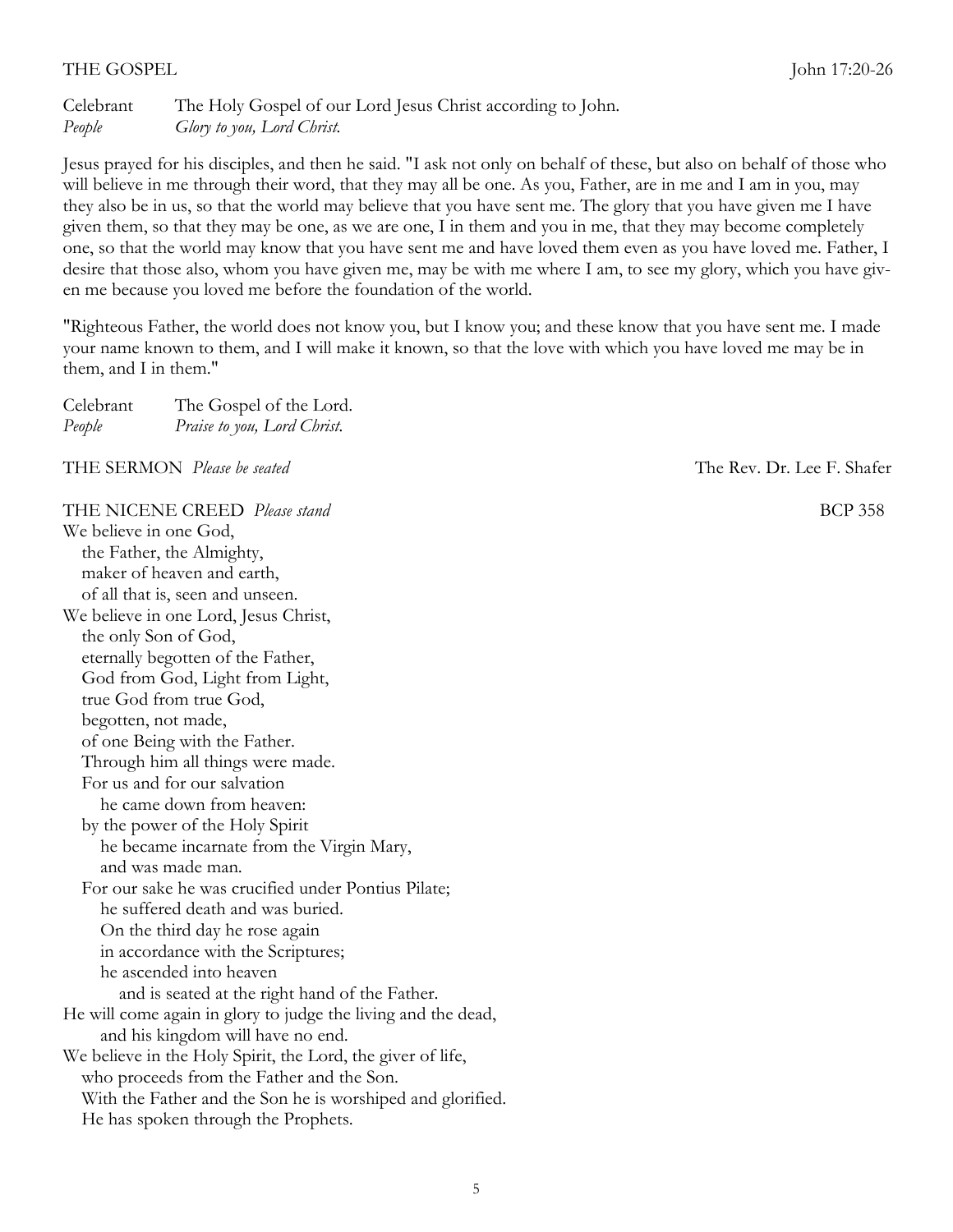We believe in one holy catholic and apostolic Church. We acknowledge one baptism for the forgiveness of sins. We look for the resurrection of the dead. and the life of the world to come. Amen.

*Please stand or kneel* PRAYERS OF THE PEOPLE Form III *The Leader and People pray responsively* BCP 387

Father, we pray for your holy Catholic Church; *That we all may be one.* 

Grant that every member of the Church may truly and humbly serve you; *That your Name may be glorified by all people.* 

We pray for all bishops, especially Michael, our presiding Bishop, Terry, our Bishop, and Lee, our Priest, and for all priests and deacons; *That they may be faithful ministers of your Word and Sacraments.* 

We pray for all who govern and hold authority in the nations of the world; *That there may be justice and peace on the earth.* 

Give us grace to do your will in all that we undertake; *That our works may find favor in your sight.* 

Have compassion on Juli, Angela, Phil, Anna, David, Joy, Linda, Bella Rose, Larry, Lynn, Rusty, Mary, Julie, Lewayne, Bonnie, Andrew, Humphrey, Dennis, Bennett, Hesus, Cindy, Julie, Sean, Lovell, Hoss, Carren, Bruce, Craig, William, Teresa, Marsha, and Ramon and all those who suffer from any grief or trouble; *That they may be delivered from their distress.* 

Give to the departed eternal rest; *Let light perpetual shine upon them.* 

We praise you for your saints who have entered into joy; *May we also come to share in your heavenly kingdom.* 

Let us pray for our own needs and those of others. *Silence The Celebrant adds a concluding Collect* 

# THE CONFESSION OF SIN BCP 360

*Celebrant and People* Most merciful God, we confess that we have sinned against you in thought, word, and deed, by what we have done, and by what we have left undone. We have not loved you with our whole heart; we have not loved our neighbors as ourselves. We are truly sorry and we humbly repent. For the sake of your Son Jesus Christ, have mercy on us and forgive us; that we may delight in your will, and walk in your ways, to the glory of your Name. Amen.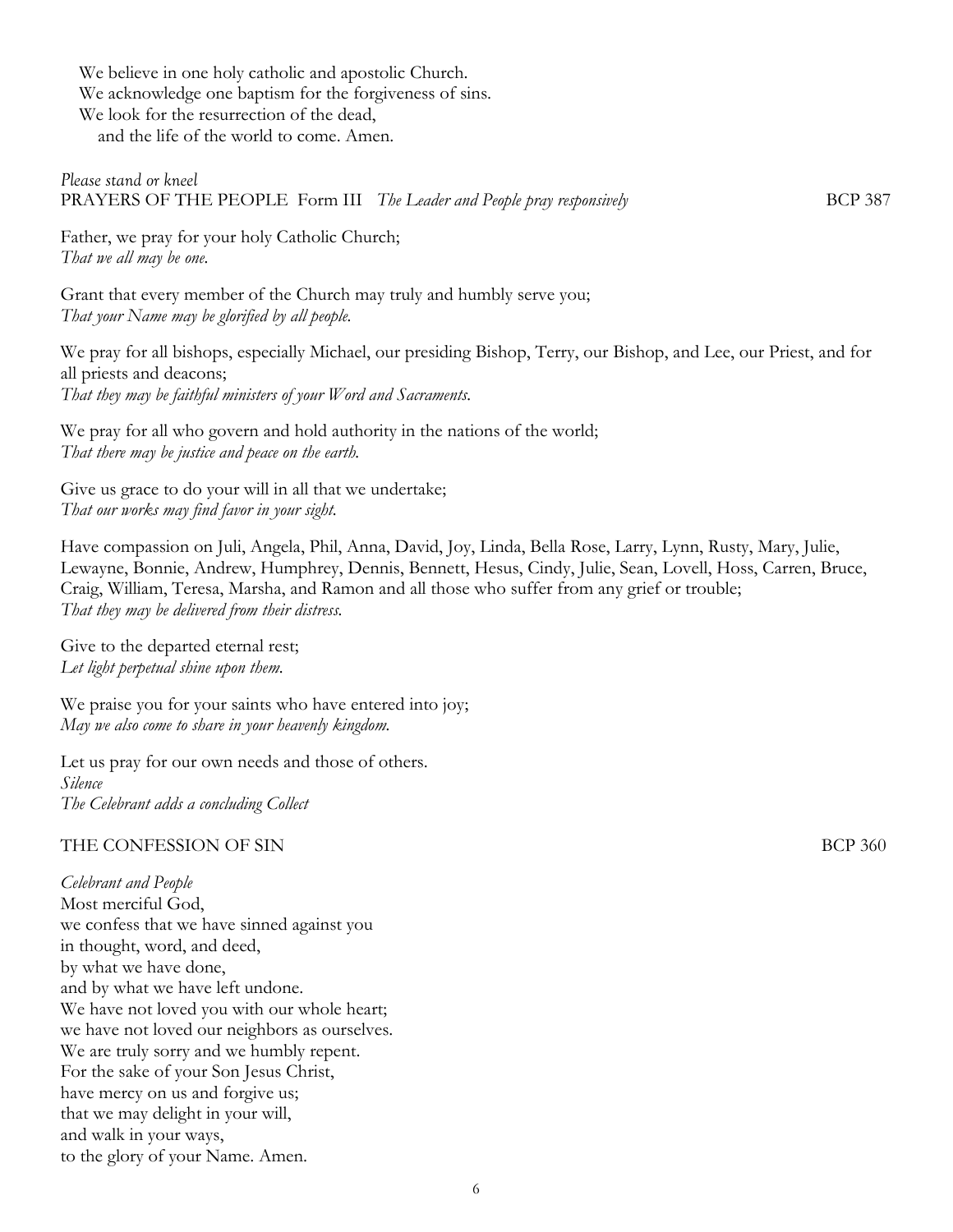### *The Celebrant continues*

Almighty God have mercy on you, forgive you all your sins through our Lord Jesus Christ, strengthen you in all goodness, and by the power of the Holy Spirit keep you in eternal life. *Amen*.

THE PEACE *Please stand*

Celebrant The peace of the Lord be always with you. *People And also with you.*

ANNOUNCEMENTS *Please be seated*

### THE OFFERTORY SENTENCE

MUSIC AT THE OFFERTORY *E'en so Lord Jesus Quickly Come Paul Manz*

THE DOXOLOGY Hymn 380, Verse 3 *Please stand* CLD 100TH



Music: Old 100th, melody from Pseaumes octante trois de David, 1551, alt.; harm. after Louis Bourgeois (1510?-1561?)

### INVITATON TO COMMUNION *Please remain standing*

This is the table, not of the church, but of the Lord. It is made ready for those who love God and for those who want to love God more. So come, you who have much faith and you who have little; you who have been here often and you who have not been here for a long time; you who have tried to follow and you who have failed. Come, because it is the Lord who invites you. It is God's desire that you will meet God here.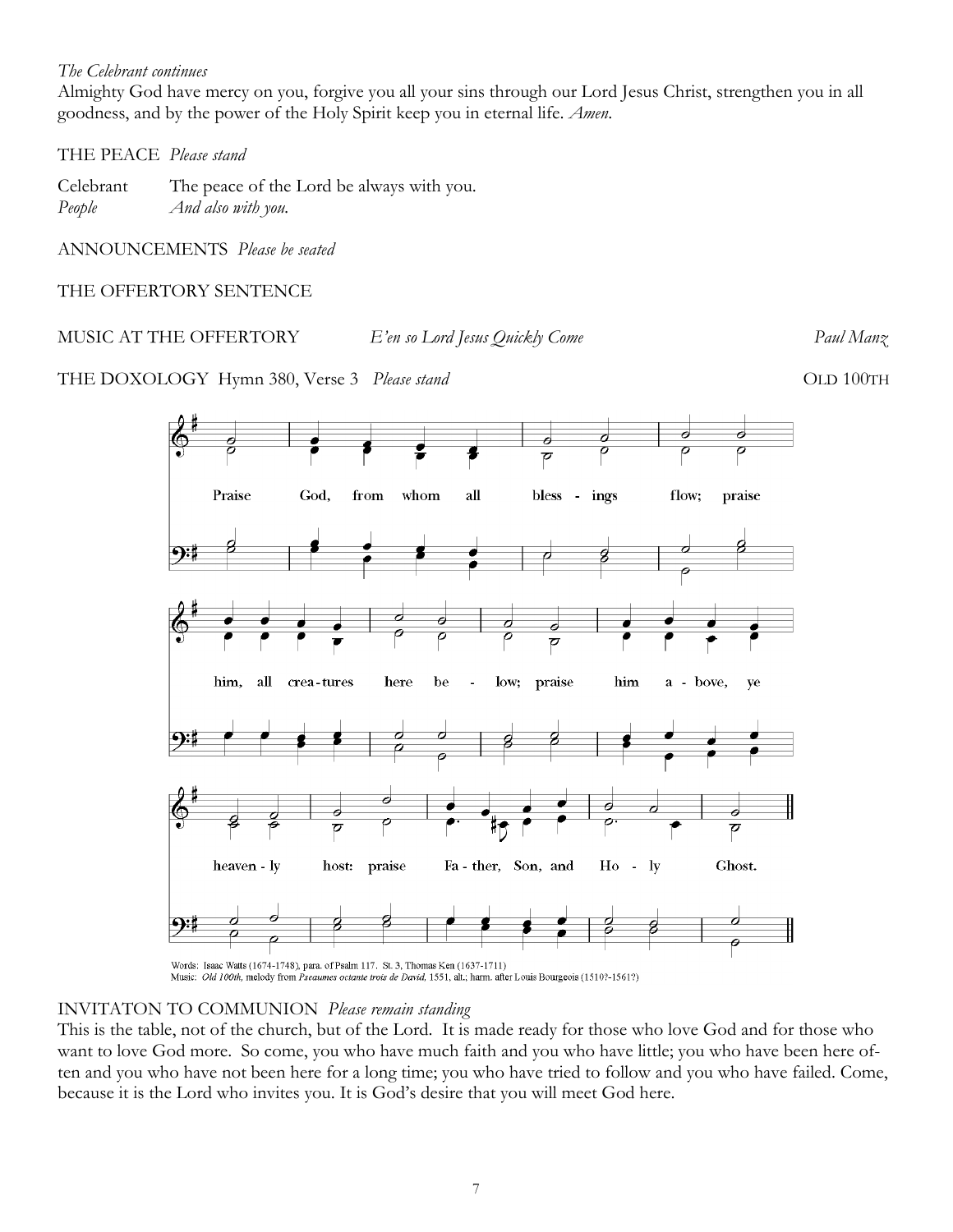| Celebrant | The Lord be with you.                      |
|-----------|--------------------------------------------|
| People    | And also with you.                         |
| Celebrant | Lift up your hearts.                       |
| People    | We lift them to the Lord.                  |
| Celebrant | Let us give thanks to the Lord our God.    |
| People    | It is right to give him thanks and praise. |

It is right, and a good and joyful thing, always and everywhere to give thanks to you, Father Almighty, Creator of heaven and earth.

Through your dearly beloved Son Jesus Christ our Lord. After his glorious resurrection he openly appeared to his disciples, and in their sight ascended into heaven, to prepare a place for us; that where he is, there we might also be, and reign with him in glory.

Therefore we praise you, joining our voices with Angels and Archangels and with all the company of heaven, who for ever sing this hymn to proclaim the glory of your Name:

SANCTUS AND BENEDICTUS *Please stand or kneel* Setting, Margaret Dickinson



### *The Celebrant continues*

We give thanks to you, O God, for the goodness and love which you have made known to us in creation; in the calling of Israel to be your people; in your Word spoken through the prophets; and above all in the Word made flesh, Jesus, your Son. For in these last days you sent him to be incarnate from the Virgin Mary, to be the Savior and Redeemer of the world. In him, you have delivered us from evil, and made us worthy to stand before you. In him, you have brought us out of error into truth, out of sin into righteousness, out of death into life.

On the night before he died for us, our Lord Jesus Christ took bread; and when he had given thanks to you, he broke it, and gave it to his disciples, and said, "Take, eat: This is my Body, which is given for you. Do this for the remembrance of me."

After supper he took the cup of wine; and when he had given thanks, he gave it to them, and said, "Drink this, all of you: This is my Blood of the new Covenant, which is shed for you and for many for the forgiveness of sins. Whenever you drink it, do this for the remembrance of me."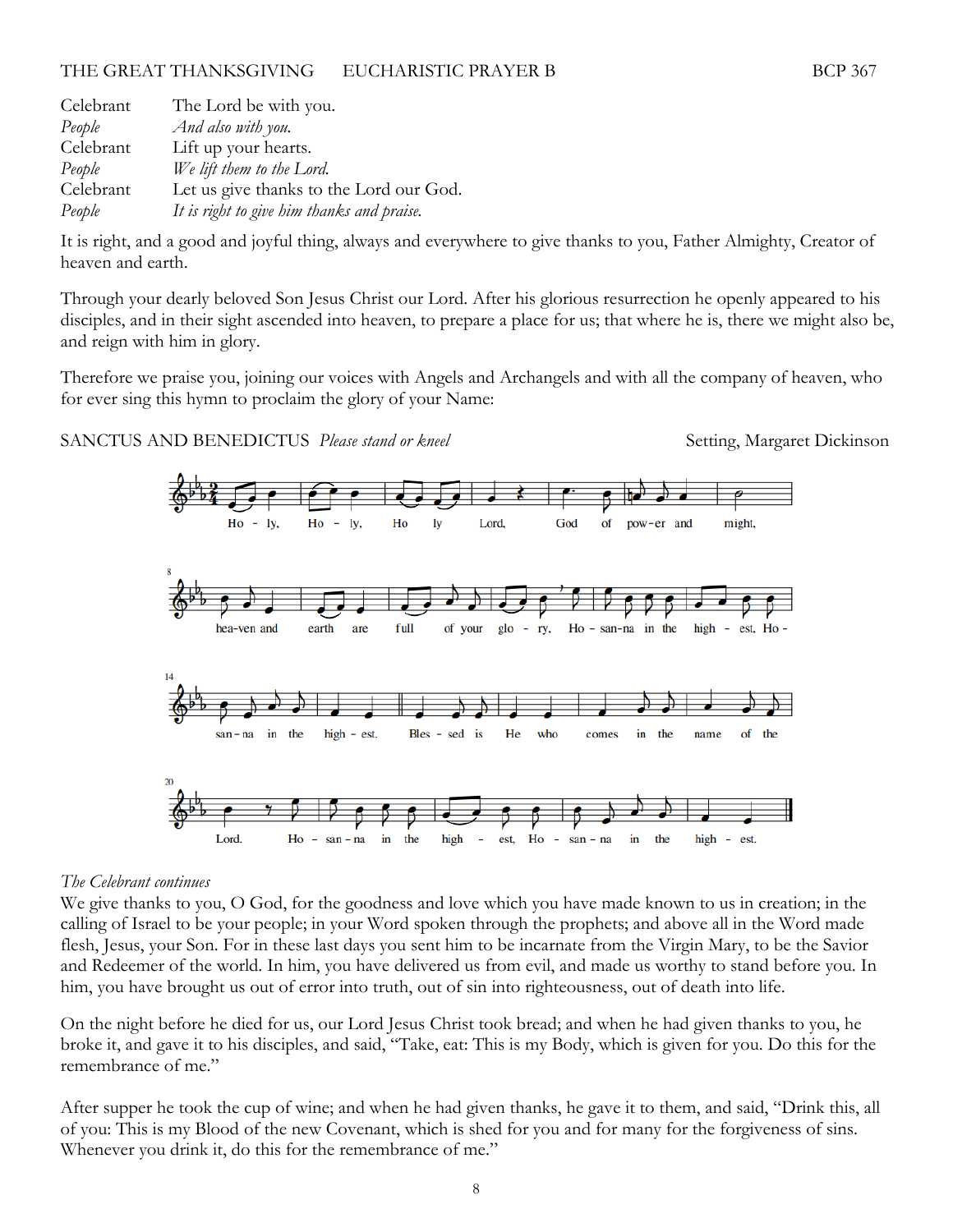Therefore, according to his command, O Father,

*Celebrant and People* We remember his death, We proclaim his resurrection, We await his coming in glory;

### *The Celebrant continues*

And we offer our sacrifice of praise and thanksgiving to you, O Lord of all; presenting to you, from your creation, this bread and this wine.

We pray you, gracious God, to send your Holy Spirit upon these gifts that they may be the Sacrament of the Body of Christ and his Blood of the new Covenant. Unite us to your Son in his sacrifice, that we may be acceptable through him, being sanctified by the Holy Spirit. In the fullness of time, put all things in subjection under your Christ, and bring us to that heavenly country where, with all your saints, we may enter the everlasting heritage of your sons and daughters; through Jesus Christ our Lord, the firstborn of all creation, the head of the Church, and the author of our salvation.

By him, and with him, and in him, in the unity of the Holy Spirit all honor and glory is yours, Almighty Father, now and for ever. *Amen*. And now, as our Savior Christ has taught us, we are bold to say,

### THE LORD'S PRAYER BCP 364

Our Father, who art in heaven, hallowed be thy Name, thy kingdom come, thy will be done, on earth as it is in heaven. Give us this day our daily bread. And forgive us our trespasses, as we forgive those who trespass against us. And lead us not into temptation, but deliver us from evil. For thine is the kingdom, and the power, and the glory, for ever and ever. Amen.

### THE BREAKING OF THE BREAD

### THE FRACTION ANTHEM Pascha Nostrum Setting, Margaret Dickinson

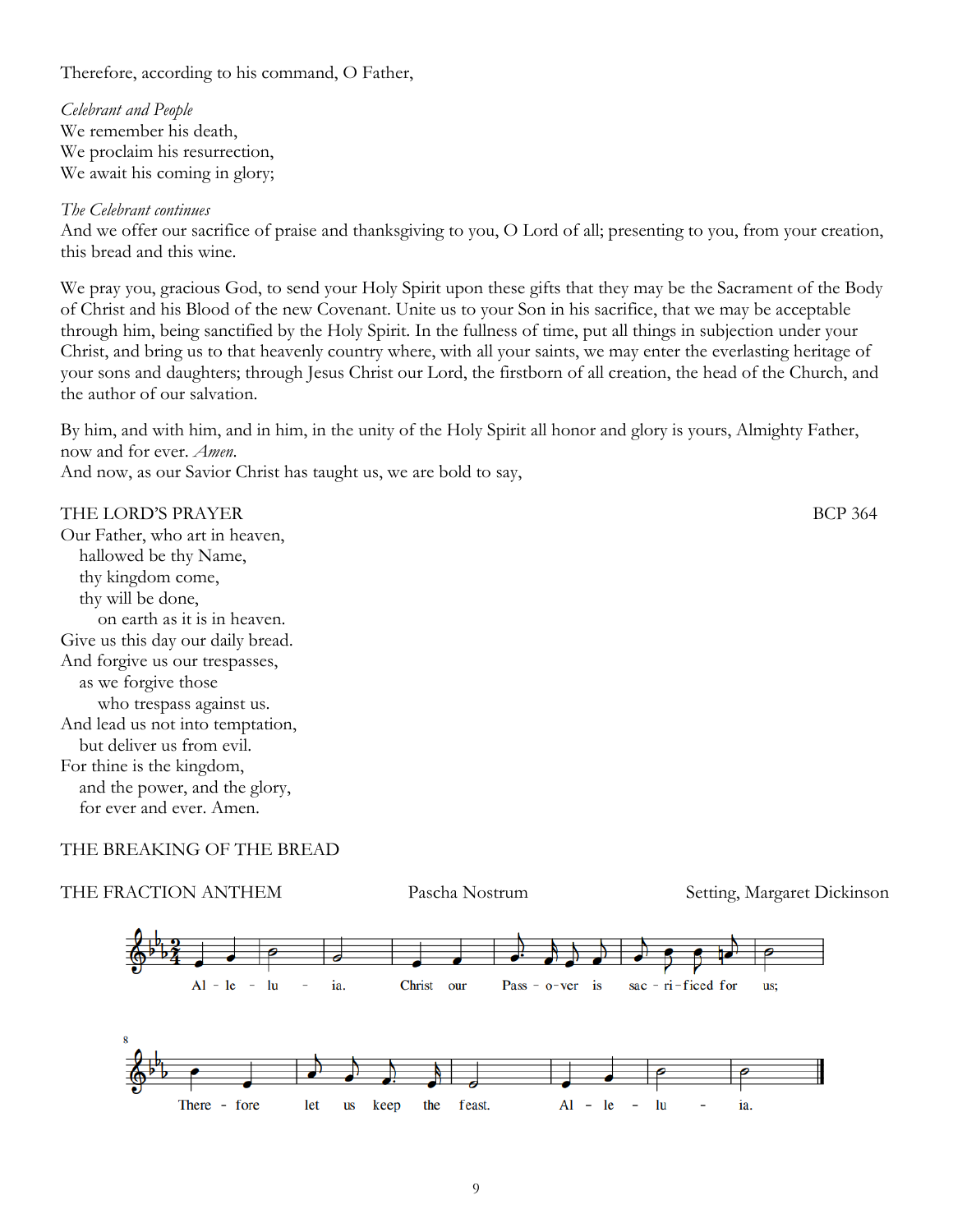# THE COMMUNION

| <b>COMMUNION ANTHEM</b>                             | O come, everyone that thirsteth         | Felix Mendelssohn |
|-----------------------------------------------------|-----------------------------------------|-------------------|
| <b>COMMUNION HYMN 328</b>                           | Draw nigh and take the Body of the Lord | SONG 46           |
| Please stand or kneel                               |                                         |                   |
| POST COMMUNION PRAYER                               |                                         | <b>BCP 366</b>    |
| Almighty and everliving God,                        |                                         |                   |
| we thank you for feeding us with the spiritual food |                                         |                   |
| of the most precious Body and Blood                 |                                         |                   |
| of your Son our Savior Jesus Christ;                |                                         |                   |
| and for assuring us in these holy mysteries         |                                         |                   |
| that we are living members of the Body of your Son, |                                         |                   |
| and heirs of your eternal kingdom.                  |                                         |                   |
| And now, Father, send us out                        |                                         |                   |
| to do the work you have given us to do,             |                                         |                   |
| to love and serve you                               |                                         |                   |
| as faithful witnesses of Christ our Lord.           |                                         |                   |
| To him, to you, and to the Holy Spirit,             |                                         |                   |
| be honor and glory, now and for ever. Amen.         |                                         |                   |
| THE BLESSING                                        |                                         |                   |

RECESSIONAL HYMN 450 *All hail the power of Jesus' Name!* CORONATION

### DISMISSAL

Celebrant Let us go forth in the name of Christ, Alleluia, Alleluia. *People Thanks be to God. Alleluia. Alleluia.*

### POSTLUDE

*Altar flowers given by Meg Scharre to the Glory of God and in memory of all who have died over the generations in service to our country.*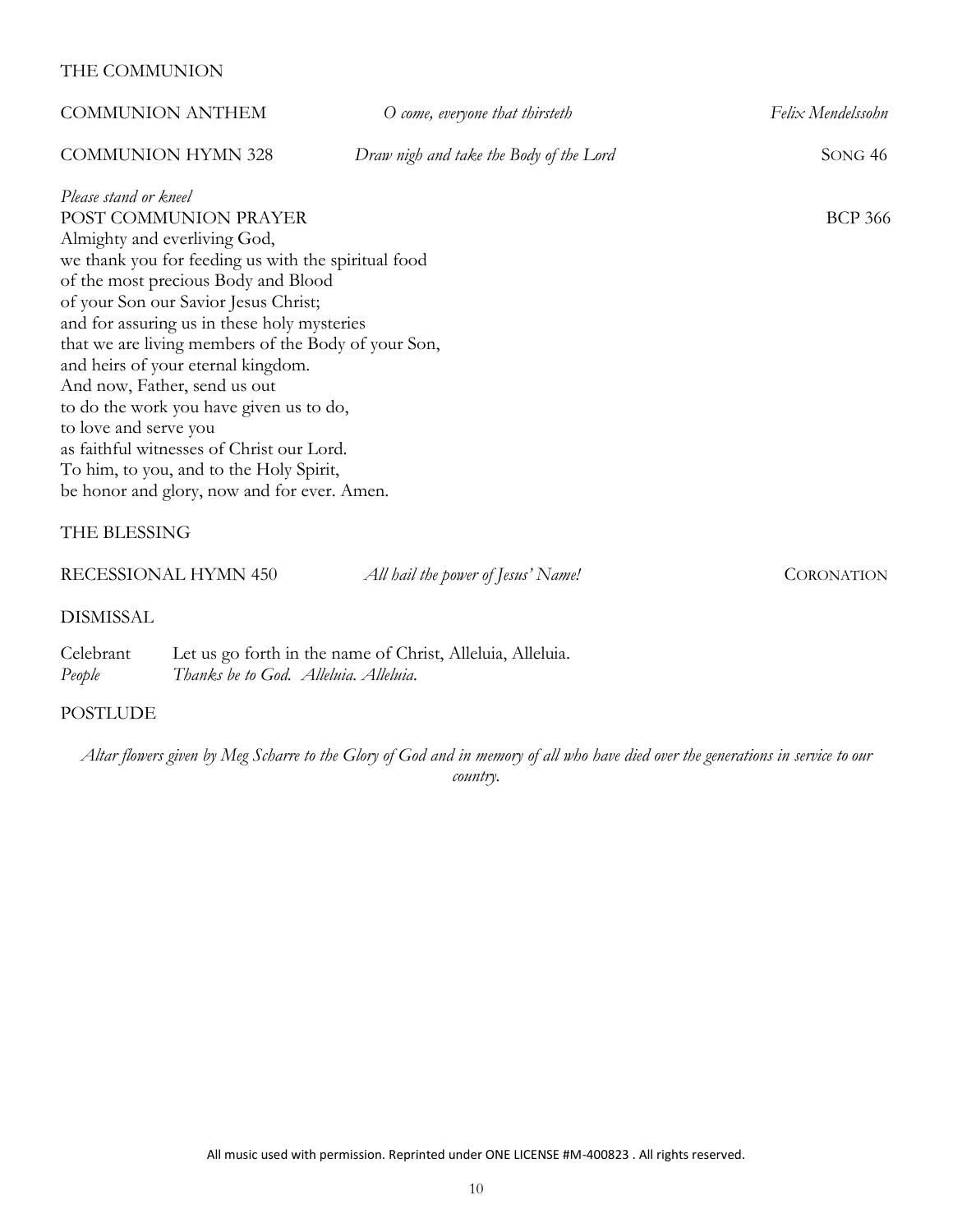### ANNOUNCEMENTS

PARISH PICNIC Immediately following the service on June 5th, there will be a picnic in the garden. Please join us to celebrate the founding of the church! You can sign up to bring a dish on the forms in Frazier Hall. Games and bubbles will also be available at Calvary's picnic. If you are interested in helping with a game, please contact Callie.

BIBLE STUDY SUMMER BREAK The New Beginnings Bible Study is taking a break for the summer. Look for more information in the fall.

WEAR RED For the service on June 5th, please wear red to observe Pentecost with us.

YOUTH ACOLYTES Calling all youth (1st grade thru 12th grade) interested in acolyting. On Saturday, June 4th at 10 a.m., Calvary is hosting an Acolyte Practice. After practicing, doughnuts & juice will be served. If you are interested and cannot attend, there will be another one in the fall. We can also schedule a quick rehearsal during the summer at 9:30 a.m., prior to the church service. Please contact Judy Wilson at jpwilson1953@gmail.com or (502) 419-4822.

READ TO GROW The St. Thomas Episcopal Church Read to Grow Summer Reading Camp seeks volunteers to help with afternoon camp activities. Read to Grow serves children ages 7 to 10. The camp runs July 21, 22 and 25 thru 29. The volunteer's hours are 12 noon to 4 p.m. If you would like to volunteer or have questions, contact Earl Trevor at (502) 298-7893 or earl\_trevor@yahoo.com.

HEALING EUCHARIST The Healing Eucharist is now held at 12:05 p.m. on Wednesdays.

COFFEE HOUR Please sign up using the sheet in Parker Hall to help us provide the weekly coffee hour.

CHILDREN'S WORSHIP Worship Bags for young and school-age children are available during worship services. Worship Bags can be found on the table at the back of the church and contain materials related to the lectionary. If you would like to return the bag, place it in the labeled basket under the table. Please contact Callie if you have any questions or suggestions. Enjoy!

CALVARY PRAYER LIST If you would like to add a name to the Calvary prayer list, please do so on the form at the back of the nave. Please list first names only. You may also contact the church office with prayer list information at office@calvaryepiscopal.org.

NURSERY/CHILD CARE AVAILABLE ON SUNDAY The nursery is open during the worship service on Sundays. We are happy to welcome any young people you have in your life to the church!

CHECK YOUR EMAILS

Please be sure to check the weekly emails from Calvary. This is the best place for up-to-date information about activities at Calvary Church, especially regarding changes related to Covid-19.